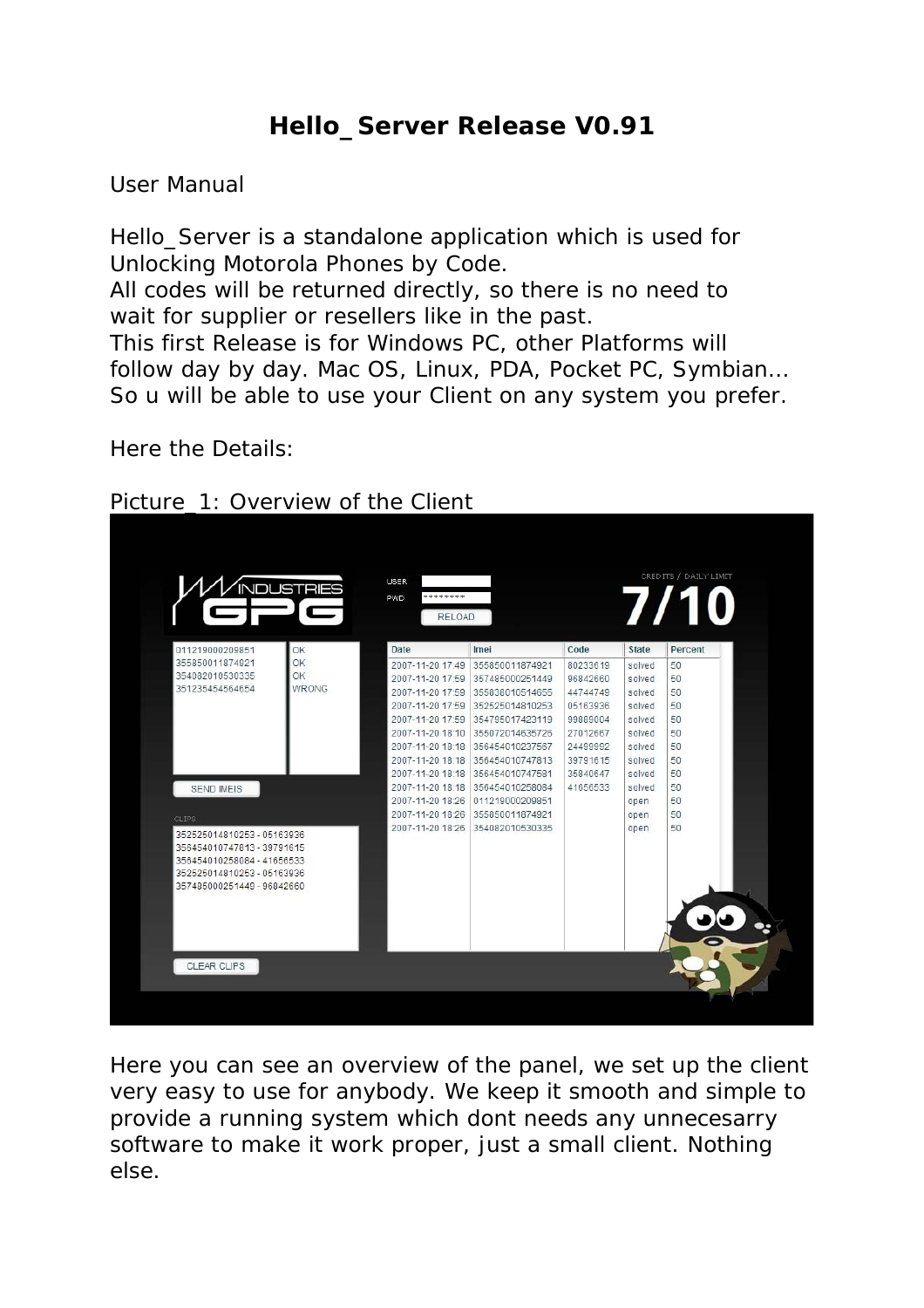Picture\_2: Username & Password



In order to access your Account, you need to type in your Username into the *USER* field, and Password into the *PASS* field. Then Click Reload and your Status will be Displayed on the upper right corner(Picturer 3).

Picture\_3: Status



Here is your Status Displayed, on the left, in this case  $\sqrt{7}$  " are your Credits, which you have left for the Day. On the right  $\sqrt{10}$  is your Daily Limit.

Hello Moto is coming up with different Account Types, which are all same in function, but different in Daily Limits. You have the possibility to change your Account Type at any time by upgrading to a next higher Account. For example: You have Account Type 1, which is 3 Daily Limit, but you need 10 Codes a Day, simply contact your reseller and he gives you new username and password to get instant the new Account.

*IMPORTANT:* only upgrading is allowed, downgrading to lower Accounts is not possible !!!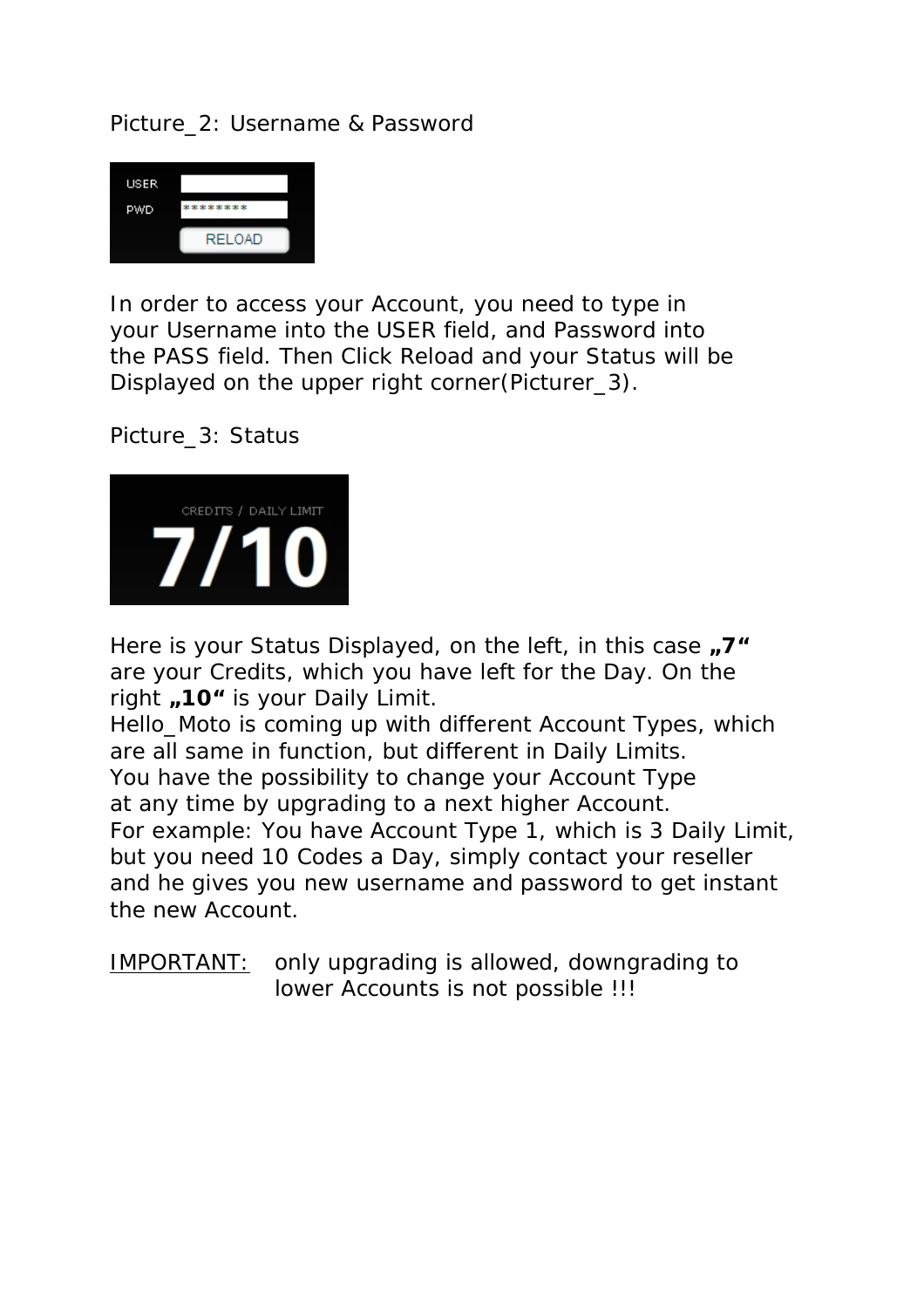Picture 4: Send & Check Imeis



Here you can easily paste or Type your Imei Numbers, the system will make check before sending them to the Server. If the Imei is not OK, then it will be marked as WRONG, this can cause different Problems:

- The Imei is NOT 15 digit
- The Imei has wrong checksum, this means one of the digits is wrong
- Model is not supported

Below we have listed some unsupported Models, in future Updates we will also implement the causing of errors. So in order to get as much as possible good codes, check the list please and only type in supported phones Imeis.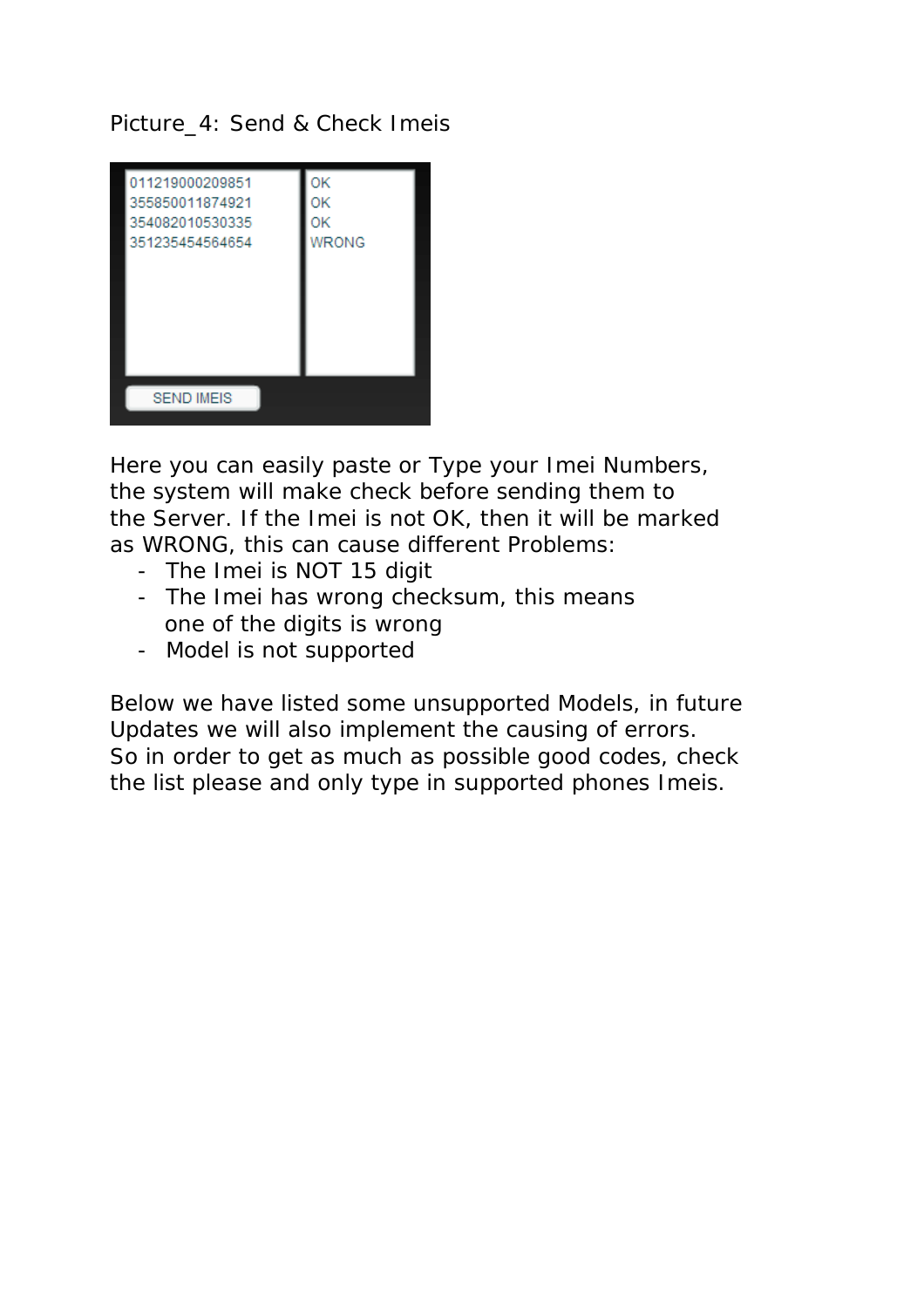Picture\_5: Status of Process

| Date             | Imei            | Code     | <b>State</b> | <b>Percent</b> |
|------------------|-----------------|----------|--------------|----------------|
| 2007-11-20 17:49 | 355850011874921 | 80233619 | solved       | 50             |
| 2007-11-20 17:59 | 357485000251449 | 96842660 | solved       | 50             |
| 2007-11-20 17:59 | 355838010514655 | 44744749 | solved       | 50             |
| 2007-11-20 17:59 | 352525014810253 | 05163936 | solved       | 50             |
| 2007-11-20 17:59 | 354795017423119 | 99889004 | solved       | 50             |
| 2007-11-20 18:10 | 355072014635726 | 27012667 | solved       | 50             |
| 2007-11-20 18:18 | 356454010237567 | 24499992 | solved       | 50             |
| 2007-11-20 18:18 | 356454010747813 | 39791615 | solved       | 50             |
| 2007-11-20 18:18 | 356454010747581 | 35840647 | solved       | 50             |
| 2007-11-20 18:18 | 356454010258084 | 41656533 | solved       | 50             |
| 2007-11-20 18:26 | 011219000209851 |          | open         | 50             |
| 2007-11-20 18:26 | 355850011874921 |          | open         | 50             |
| 2007-11-20 18:26 | 354082010530335 |          | open         | 50             |
|                  |                 |          |              |                |
|                  |                 |          |              |                |

the Status of Process Window ist he most important of all. Here you can check your Process of your request. You have the Option to sort the List by Date, Imei, Code and State.

The Percent Tab (function will be added in next update) will always show you the time in percents till your Code comes to your Client. Please use the Reload button(Picture\_2) from time to time in case your internet connection is bad or your PC hangs.